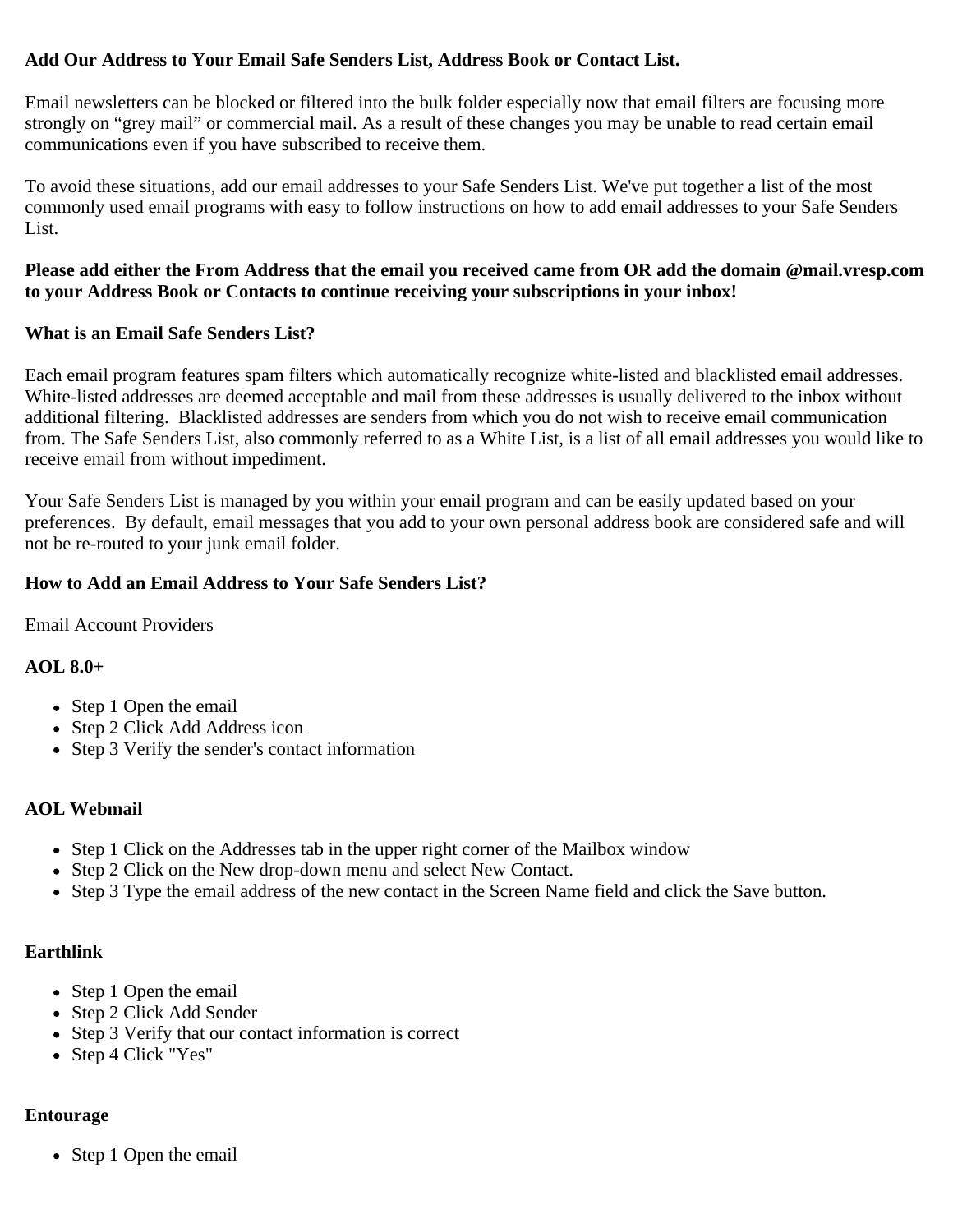- Step 2 Right-click the sender's email address
- Step 3 Select Add to Address Book in the short-cut menu
- Step 4 Verify the sender's contact details

#### **Gmail**

- Step 1 Open the email.
- Step 2 Click on More Options in the upper right hand corner of the message.
- Step 3 Click on Add Sender to Contacts List in the header of the email.
- Step 4 A confirmation message will be displayed above the email.

#### **Juno**

- Step 1 From the mail screen, click on the Address Book tab.
- Step 2 Insert the email address you would like to add.
- Step 3 Click Quick Add

## **Mac Mail**

- Step 1 Open the email
- Step 2 Right-click the sender's email address
- Step 3 Click Add to contacts in the short-cut menu
- Step 4 Click Save and Close

### **Microsoft Outlook Express 6+**

- Step 1 Open the email
- Step 2 Left-click the sender icon, or right click the sender's name
- Step 3 Click Add to contact
- Step 4 Click Save and close

## **Microsoft Outlook 2003**

- Step 1 Open the email
- Step 2 Select Actions on the toolbar
- Step 3 Select Junk Email from the drop-down menu
- Step 4 Select Add sender to Safe Senders List
- Step 5 Verify that our contact information is correct and click Ok

# **Microsoft Outlook 2007**

- Step 1 Open the email
- Step 2 Click Options on the Tools menu
- Step 3 On the Preferences tab, under Email, click Junk E-mail
- Step 4 Select Safe Senders or Safe Recipients tab and click add
- Step 5 Enter the email address of the contact and click Ok

# **Mozilla Thunderbird**